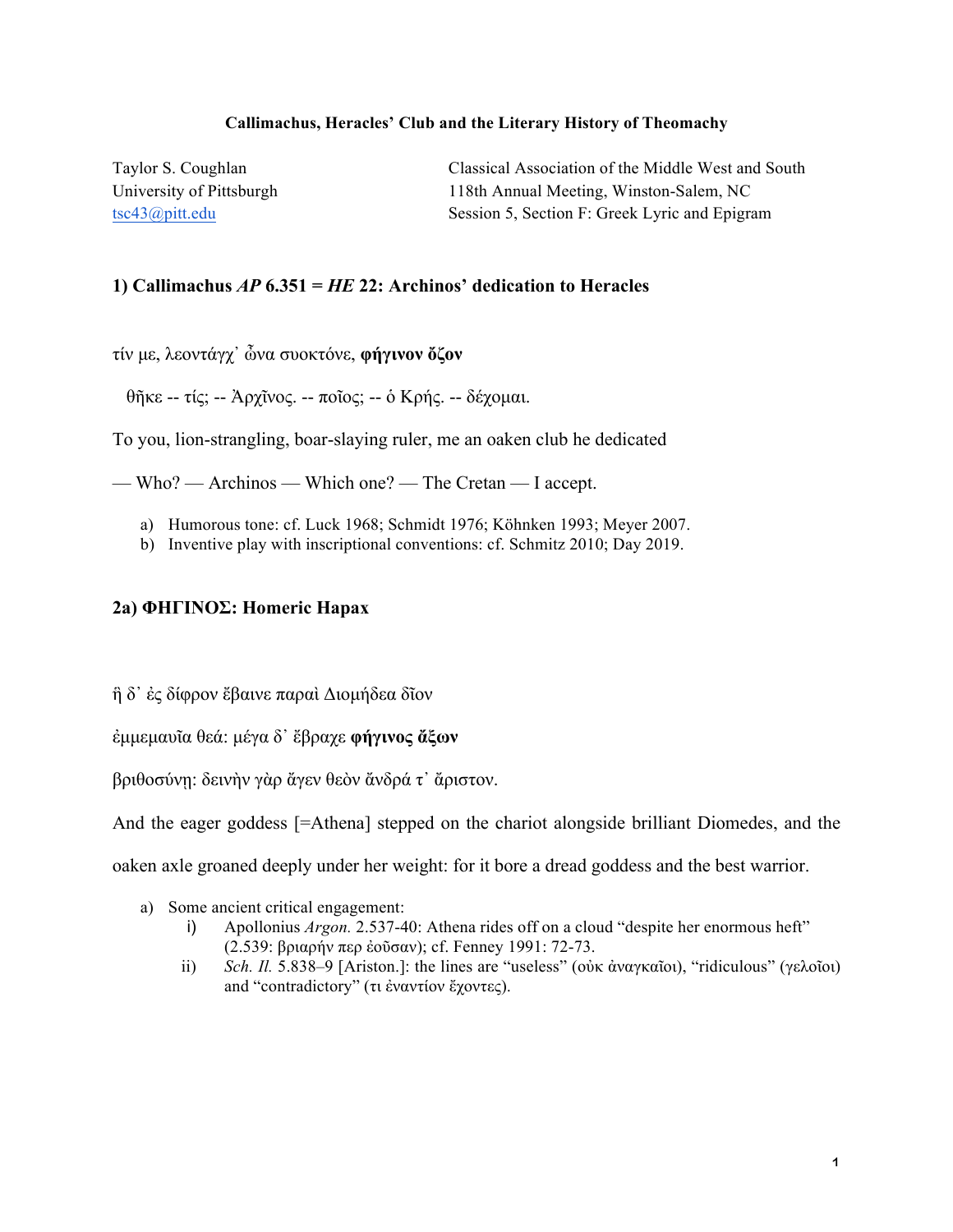## **2b) Mortal Theomachies: Diomedes in** *Iliad* **5 and Heracles in [Hesiod]** *Scutum*

- a) Comparison of Theomachy scenes in *Iliad* and *Scutum*: Stamatopoulou 2017
- b) Role of Athena
	- i) Joins mortal warrior(s) in chariot against Ares: *Il.*  $5.835-841 \sim Sc.$  338-44.
	- ii) Deflects initial assault and helps land wounding strike: *Il.*  $5.850-861 \sim$  *Sc.*455–62.

## **3) ΟΖΟΣ: Heracles' Club**

- a) terms for Heracles' club:
	- i) ῥόπαλον: cf. Ar., *Ran.* 47 and 497; Ap. Rh. *Argon.* 1.472, *Argon.* 1.532, *Argon.*  1.1196, *Argon.* 1.1206, *Argon.* 2.150; Meleager *AP* 5.152 = *HE* 34; Diod. Sic. 4.14.3.
	- ii) κορύνη: cf. [Theocr.] *Id.* 25.63; Plut. *Thes.* 8.1; Nonnus, *Dion.* 25.229.
	- iii) ξύλον: cf. Eur. *Her.* 471
	- iv) σκύταλον: cf. Pind. *Ol.* 9.30 and Theocr. *Id.* 17.31
- b) ὄζος and Heracles' Club: A Hellenistic Innovation?
	- i) Theocritus *Id.* 17.31: σιδάρειον σκύταλον κεχαραγµένον ὄζοις ("an iron club etched by knots")
	- ii) Apollonius, *Argon.* 4.1439: στιβαρὸν…ὄζον ἐλαίης ("a stout club of olive")
	- iii) Callimachus *AP* 6.351: **φήγινον ὄζον** ("an oaken club")
		- 1) cf. Philip *APl.* 104=*GP* 69: βαρύπους ὄζος ὁ θηρολέτης ("the club, a slayer of beasts, heavy at its end") on a statue of Heracles.

# **4) Callimachus, Theocritus, Pindar and Heracles' Club**

- a) Pindar *Ol.* 9 and Heracles' theomachy:
	- i) Pindar *Ol.* 9.28-30: ἀγαθοὶ / δὲ καὶ σοφοὶ κατὰ δαίµον' ἄνδρες / ἐγένοντ' ("men become good and skilled in accordance with divine will")
	- ii) Pindar *Ol.* 9.30-31: πῶς ἂν τριόδοντος Ἡρακλέης **σκύταλον** τίναξε χερσίν, / ἁνίκ' ἀµφὶ Πύλον σταθεὶς ἤρειδε Ποσειδάν ("How could Heracles have wielded his club against the trident, when Poseidon attacked having stood his ground around Pylos").
	- iii) Pindar *Ol.* 9.35-39: ἀπό µοι λόγον /τοῦτον, στόµα, ῥῖψον· / ἐπεὶ τό γε λοιδορῆσαι θεούς / ἐχθρὰ σοφία, καὶ τὸ καυχᾶσθαι παρὰ καιρόν / µανίαισιν ὑποκρέκει. ("Spit out this tale, O mouth! For to slander the gods is an evil skill, and to boast out of turn sounds in harmony with madness").
		- 1) For discussion see Molyneux 1972, Miller 1993 and Pavlou 2008.
- b) Callimachus (*Aet.* fr. 75 Harder) and *Ol.* 9
	- i) ἦ πολυιδρείη χαλεπὸν κακόν, ὅστις ἀκαρτεῖ / γλώσσης ("Indeed vast knowledge is a difficult evil, for whoever cannot control his tongue").
		- 1) For discussion see Fuhrer 1988.
		- 2) On the metapoetics of theomachy in ancient literature, see Chaudhuri 2014.